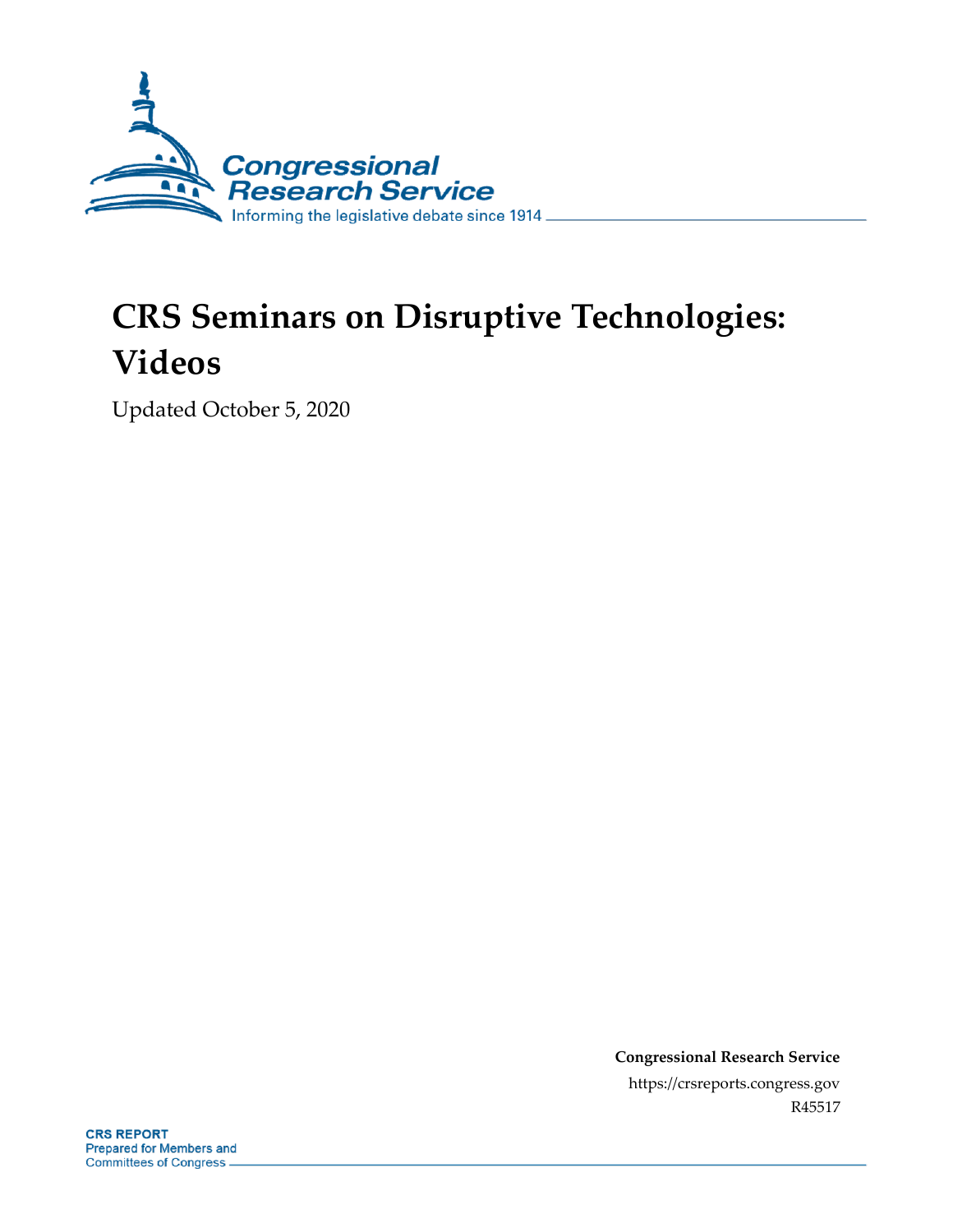### **Contents**

### Contacts

|--|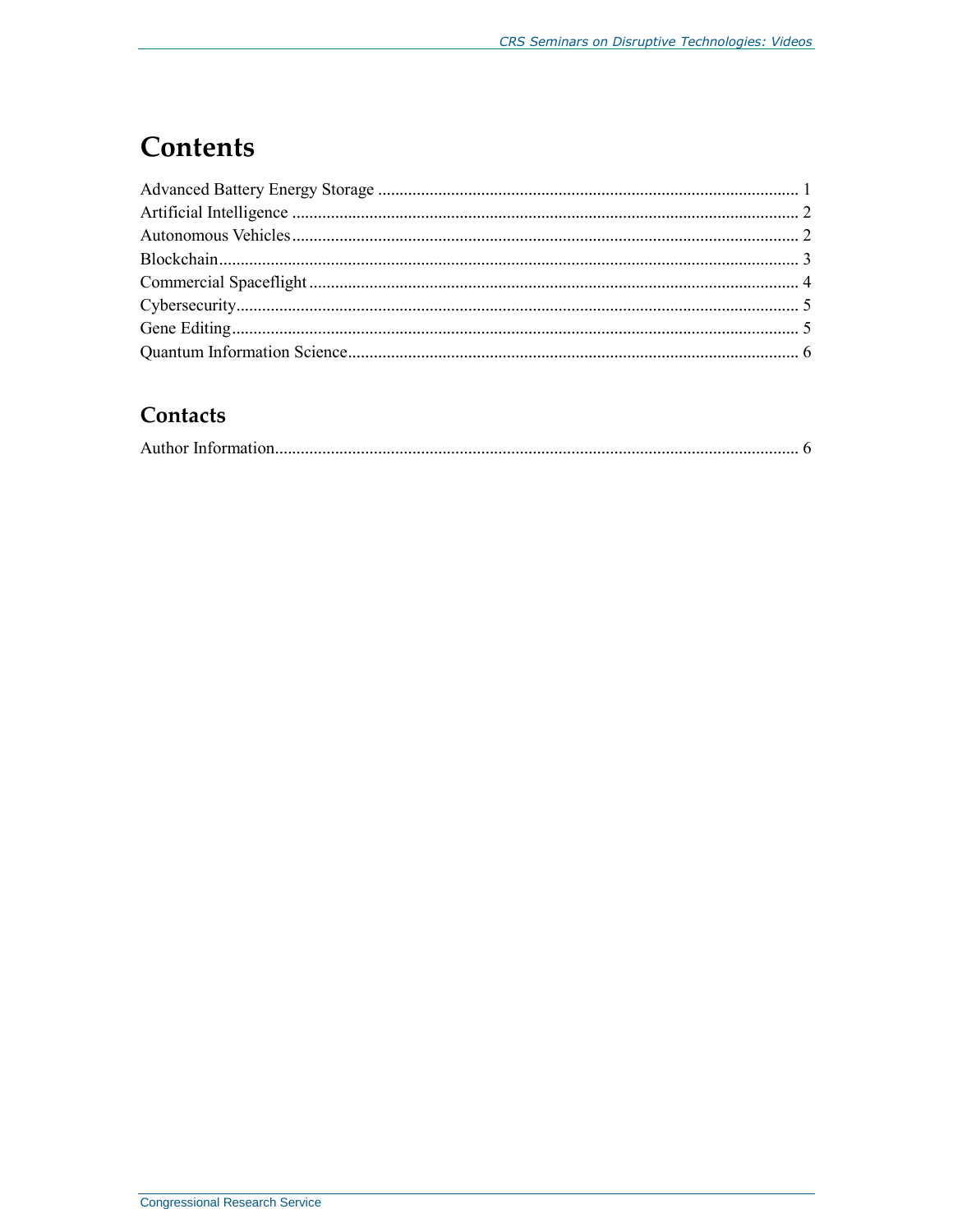Tew technologies, and those that represent an evolutionary improvement of an existing tool or process, that exhibit the potential to have large-scale effects on social and economic activity are often referred to as "disruptive" technologies. They can disrupt extechnologies, and those that represent an evolutionary improvement of an existing tool or process, that exhibit the potential to have large-scale effects on social and economic activity are often referred to as "disrupti and actors. The emergence of smartphones through the convergence of mobile phone and computing technologies, for example, profoundly affected the telecommunications sector including its relevant market actors, service offerings, and hardware and software infrastructures. It has also impacted how individuals and groups communicate through voice, text, images, and video; consume and create media; access and disseminate information; and engage in leisure activities.

The positive and negative short-, medium-, and long-term effects emerging technologies may have are difficult to predict and present a range of issues for Congress. Since the development trajectories and potential outcomes of emerging technologies are uncertain—some that show great promise may ultimately fail to develop as expected and others may have unintended yet profound impacts—systematic data to help guide policy development and legislation is sparse.

To support Congress in examining these opportunities and issues, CRS has held a series of seminars for Congress designed to provide an opportunity for congressional staff to better understand the possible impacts of disruptive technologies of interest. 1 In the seminars held to date, over 30 government and private-sector experts discussed technical, economic, policy, and legal aspects of eight disruptive technology topics: advanced battery energy storage, artificial intelligence, autonomous vehicles, blockchain, commercial spaceflight, cybersecurity, gene editing, and quantum information science. This report describes each of the seminars in the series and provides links to videos of them that are available on the CRS website.

## <span id="page-2-0"></span>**Advanced Battery Energy Storage**

Advanced battery energy storage (ABES) technology has the potential to revolutionize the nation's electric power industry and the transportation sector. ABES could not only improve grid reliability but also enhance the attractiveness of wind and solar power, which may lead to lower electricity-related emissions. Energy storage technologies could facilitate increased generation by intermittent renewable energy technologies, but storage technologies could also promote electricity generated from fossil fuel technologies. Were the transportation system to rely primarily on plug-in electric vehicles, energy load profiles might shift, creating additional energy demand during work hours and a greater overnight demand once residents return home. New energy producers at the distribution level (e.g., customer-generated power with energy storage) may challenge local markets. Electricity supply may shift from the utility-scale to the consumer as buildings and vehicles can store and discharge electricity as needed.

This seminar provided an overview of ABES technologies, including examples of existing and future applications in the energy and transportation sectors, and a discussion of related policy considerations. The speakers were

- Ray Hohenstein, Market Applications Director, Fluence Energy;
- Patricia Hutchins, Renewable Energy and Electric Power Analyst, U.S. Energy Information Administration; and
- Max Parness, Program Manager for Energy and Climate, Toyota Motor North America, Product Regulatory Affairs.

 $\overline{a}$ <sup>1</sup> This series was made possible in part by a grant from the Democracy Fund.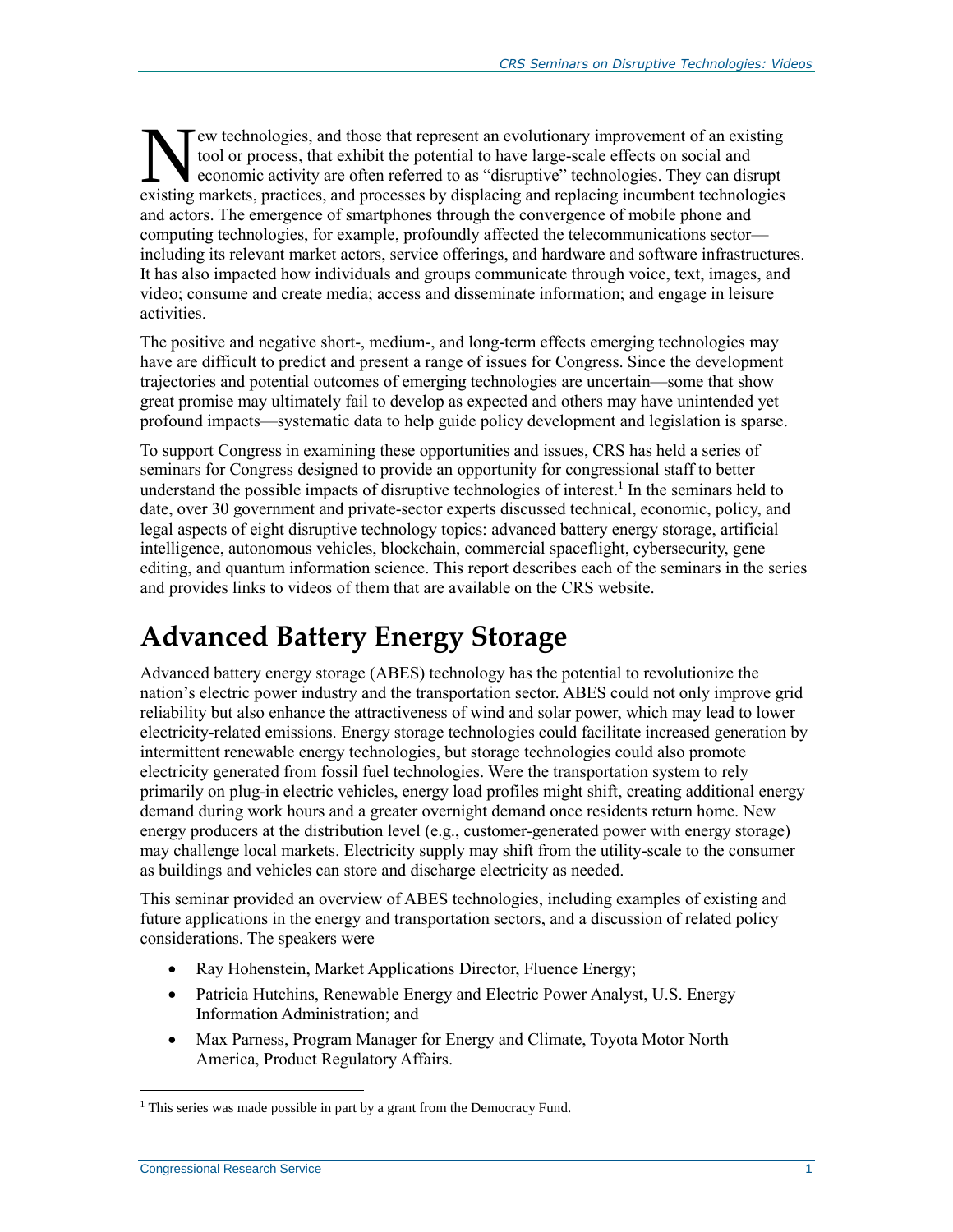CRS Video WVB00315, *Potential Disruption from Advanced Battery Storage on Electricity and Other Economic Sectors*, by Corrie E. Clark.

#### **For Further Information**

Corrie E. Clark, Analyst in Energy Policy

# <span id="page-3-0"></span>**Artificial Intelligence**

Advances in artificial intelligence (AI) are affecting many sectors of the U.S. economy, such as health care, defense, and manufacturing. As investments and innovations in AI grow, new technologies have demonstrated many potential benefits, from improvements in health and safety to economic growth. Concurrently, rapid advancements in AI have raised concerns, such as job losses and potential social, ethical, and security risks, as well as policy and regulatory questions. Further, questions regarding federal support for AI, and subsequent impacts on U.S. innovation and competitiveness, are underscored by China's recent announcement of its goal to become the global leader in AI by 2030.

This seminar focused on broad cross-sector issues in AI. A panel of experts discussed advances in AI technologies and applications, the federal role in research and development of these technologies and coordination with academia and industry, projected impacts on the U.S. workforce, and cross-sector policy considerations for Congress. The speakers were

- Ryan Calo, Assistant Professor of Law, and Faculty Director, Tech Policy Lab, University of Washington School of Law;
- Tom Mitchell, Professor, School of Computer Science, and Department Head, Machine Learning Department, Carnegie Mellon University; and
- Lynne Parker, Associate Dean of Faculty Affairs and Engagement, Tickle College of Engineering, and Professor, Electrical Engineering and Computer Science, University of Tennessee.

CRS Video WVB00177, *Artificial Intelligence: Innovation, Impacts, & Policy Considerations for the 115th Congress*, by Laurie A. Harris.

#### **For Further Information**

Laurie A. Harris, Analyst in Science and Technology Policy

### <span id="page-3-1"></span>**Autonomous Vehicles**

Motor vehicles are increasingly equipped with technologies that supplement or supplant driver behavior to reduce the nearly 40,000 annual U.S. motor vehicle deaths, as well as related injuries. The rising automation of vehicles may lead in the future to widespread use of vehicles where there is no driver. Two seminars in the series addressed the topic, with the first providing an overview and the second focusing on specific technology and policy issues.

The first seminar on this topic provided an introduction to autonomous vehicles and how federal and state laws and policies may change to address their possible economic and social effects. Speakers addressed implications for transportation and vehicle safety, legal liability issues, changes in insurance, ways to educate the public about pending transportation changes, and federal and state regulatory options. The speakers were

Robin Chase, Transportation Entrepreneur, Former CEO of Zipcar;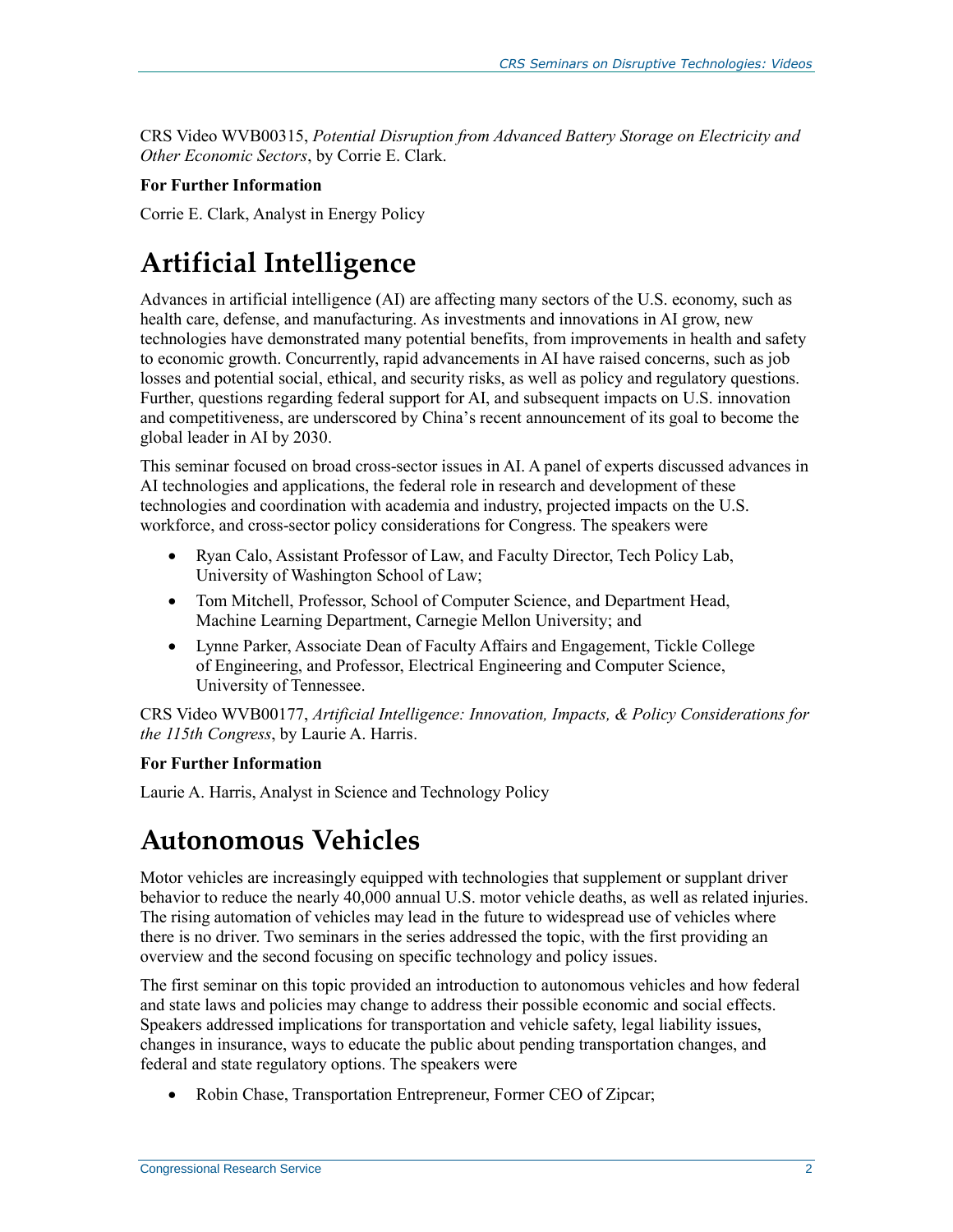- James Lynch, Vice President, Data and Information and Chief Actuary, Insurance Information Institute;
- Robert Molloy, Director of the Office of Highway Safety, National Transportation Safety Board; and
- Bryant Walker Smith, Professor, University of South Carolina Law School.

CRS Video WVB00163, *Autonomous Vehicles and the 115th Congress*, by Bill Canis.

The second seminar addressed three topics: ways that disruptive vehicle technologies affect the deployment of fully autonomous vehicles, different testing methods and their impact on future recalls, and the challenge of ensuring vehicle cybersecurity. The three invited speakers offered their professional perspectives on technological and policy issues addressed in the legislative proposals in the  $115<sup>th</sup>$  Congress. The speakers were

- Joshua Corman, Chief Security Officer and Senior Vice President, PTC;
- Steven E. Shladover, Research Engineer (Retired), University of California PATH Program; and
- Michael Wagner, Chief Executive Officer, Edge Case Research.

CRS Video WVB00218, *Autonomous Vehicles: Technology and Cybersecurity Issues*, by Bill Canis.

#### **For Further Information**

Bill Canis, Specialist in Industrial Organization and Business

### <span id="page-4-0"></span>**Blockchain**

Applications of blockchain technology could potentially disrupt a wide range of recordkeeping systems integral to finance, trade, government, and other sectors. The technology provides an innovative way of using existing information technologies to manage, track, and secure transactions online, which may yield time and cost savings in processing and recording transactions accurately and efficiently. Private companies and investors are using it to create or develop cryptocurrencies (such as Bitcoin), trading networks, and supply chain management systems. Governments are looking to the technology to increase the efficiency and effectiveness of public services and regulatory compliance. Still other possible future applications include systems used in title transfers, medical recordkeeping, and personal identity verification, among others.

The growth of Bitcoin and other blockchain applications is leading some Members of Congress and their staffs to seek objective information on the technology, the potential for disruptive economic and social impacts, and policy implications for Congress. To assist Congress in understanding this disruptive technology, CRS brought together a panel of nationally recognized experts to provide a primer on what the technology is and how it works, to discuss selected applications, and to explore policy implications and options. Questions addressed included the following: What is blockchain technology, and how does it work? How does it differ from other technology used in recording and managing transactions? What are its advantages, disadvantages, and potential impacts? When is blockchain technology useful, and when is it not? What are the major current and proposed applications of blockchain? What policy implications does blockchain raise? What options might Congress consider to address them? The speakers were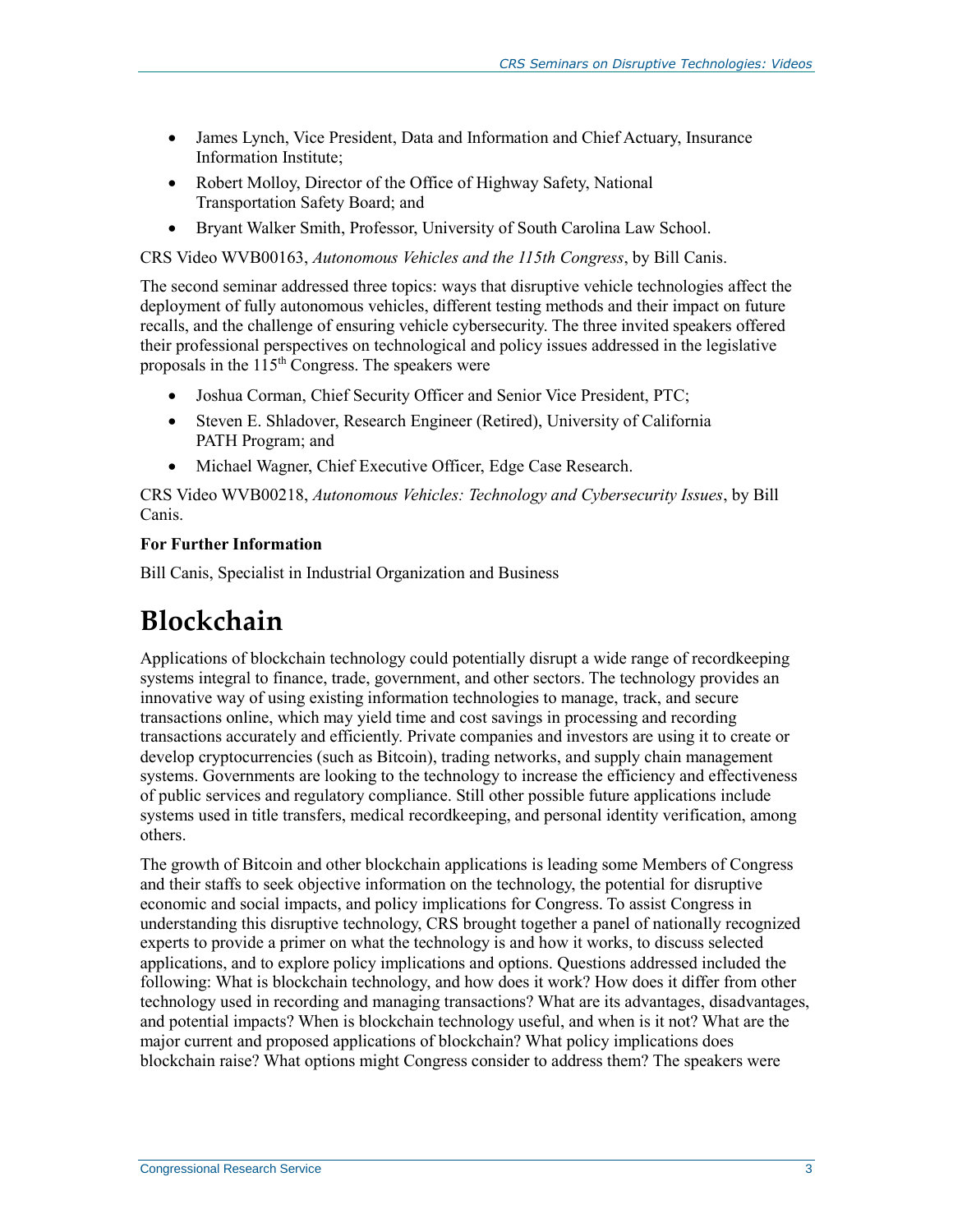- Christian Catalini, Assistant Professor, Technological Innovation, Entrepreneurship, and Strategic Management, MIT Sloan School of Management;
- Samantha Pelosi, Senior Vice President for Payments and Innovation, Bankers Association for Finance and Trade; and
- Dylan Yaga, Computer Scientist, Computer Science Division, National Institute of Standards and Technology.

CRS Video WVB00200, *Understanding Blockchain Technology and Its Policy Implications*, by Chris Jaikaran.

#### **For Further Information**

Chris Jaikaran, Analyst in Cybersecurity Policy Rachel F. Fefer, Analyst in International Trade and Finance David W. Perkins, Analyst in Macroeconomic Policy

## <span id="page-5-0"></span>**Commercial Spaceflight**

The increasing role of the private sector in spaceflight has expanded congressional and public interest in space. For many years, spaceflight was the exclusive province of national governments, with commercial contractors providing most of the hardware and many services. Commercial launch providers began to launch commercial satellites in the 1980s, but human spaceflight and most other activities in space have remained largely in government hands. Recently, new technologies, the emergence of new entrepreneurial companies, and changes in government policy have created growing interest in the commercial space sector. Technologies driving this interest include the recovery and reuse of rocket stages, which proponents hope will significantly reduce the cost of space launch; the substitution of fleets of small satellites for single large satellites, which may reduce costs and enable new applications; and robotics, which may enable cost efficiencies such as in-space satellite refueling and potential new applications such as asteroid mining.

This seminar addressed emerging space technologies with the potential to disrupt the commercial space sector; how the sector may evolve, taking advantage of these technological developments; potential impacts on industry, government, and society at large; and potential policy issues for Congress. The speakers were

- Mathew Dunn, Director of Government Affairs, SpaceX;
- Michael Gold, Vice President, Washington DC Operations and Business Development, Space Systems Loral (SSL);
- Richard B. Leshner, Vice President, Government Affairs and Policy, Planet; and
- Phil Smith, Senior Space Analyst, Bryce Space and Technology.

CRS Video WVB00187, *Commercial Spaceflight: New Technologies and Applications*, by Daniel Morgan.

#### **For Further Information**

Daniel Morgan, Specialist in Science and Technology Policy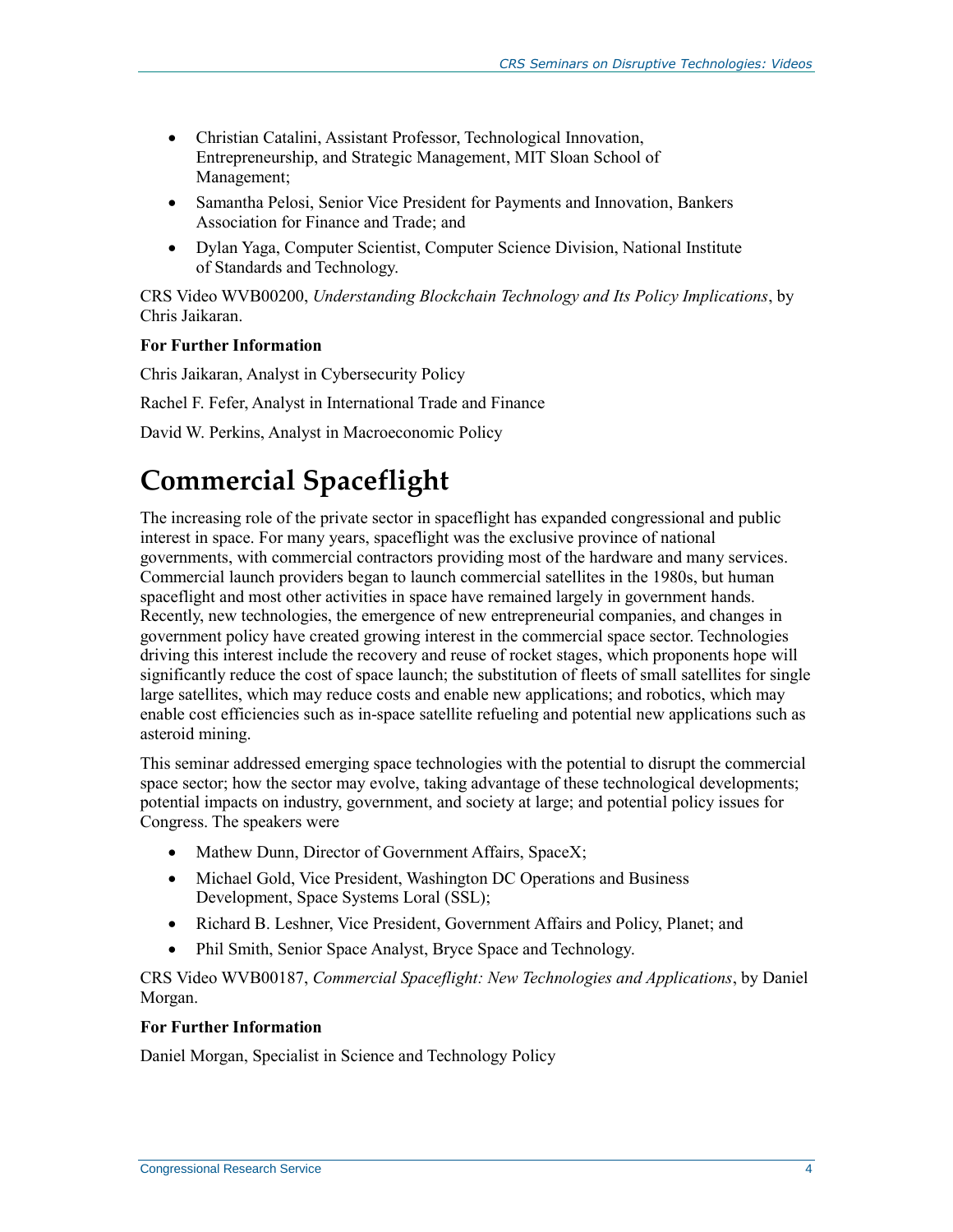# <span id="page-6-0"></span>**Cybersecurity**

The rapid growth and evolution of cyberspace is generating substantial change and uncertainty in the cybersecurity environment. Major technology innovations are driving many of those changes and are having increasingly disruptive effects, which makes anticipatory legislative responses to cybersecurity challenges difficult.

To help Congress address that problem, this seminar brought together a panel of experts in cybersecurity and policy to discuss three topics: (1) the evolving cybersecurity landscape and the impacts of disruptive technologies, including mobile computing, cloud computing, the Internet of Things, and artificial intelligence; (2) the challenges that such changes and uncertainty pose for legislation and policy; and (3) options for more proactive legislative response and their advantages and disadvantages. The speakers were

- Margie Gilbert, Program Manager, Team Cymru;
- Tom Kellermann, Chief Executive Officer, Strategic Cyber Ventures;
- Martin Lindner, Managing Principal Consultant, SecureWorks; and
- Phyllis Schneck, Former Deputy Under Secretary for Cybersecurity and Communications, U.S. Department of Homeland Security.

CRS Video WVB00145, *Cybersecurity: How Can Congress Get Ahead of the Curve?*, by Eric A. Fischer.

#### **For Further Information**

Chris Jaikaran, Analyst in Cybersecurity Policy

John W. Rollins, Specialist in Terrorism and National Security

## <span id="page-6-1"></span>**Gene Editing**

Since its discovery, scientists, science fiction writers, and others have speculated on the implications of being able to control and modify DNA. A new gene editing technology, known as CRISPR-Cas9, offers the potential for substantial improvement over previous technologies, with many in the scientific, engineering, and business communities asserting that CRISPR-Cas9 will lead to groundbreaking advances in the investigation, prevention, and treatment of diseases; agriculture; energy; and ecosystem conservation.

To help Congress understand this innovative technology, this seminar brought together a panel of experts to discuss the potential opportunities offered by CRISPR-Cas9; potential risks associated with CRISPR-related products and research and development, including ethical, legal, and social implications; and how the current federal regulatory framework addresses gene-edited products and research as well as the need for potential changes associated with advanced gene-editing technologies. The speakers were

- George M. Church, Professor, Department of Genetics, Harvard Medical School;
- Barbara J. Evans, Director, Center for Biotechnology and Law, University of Houston Law Center;
- Elizabeth Heitman, Professor, Program in Ethics in Science and Medicine, University of Texas Southwestern Medical Center; and
- Jeffrey Kahn, Director, Johns Hopkins Berman Institute of Bioethics.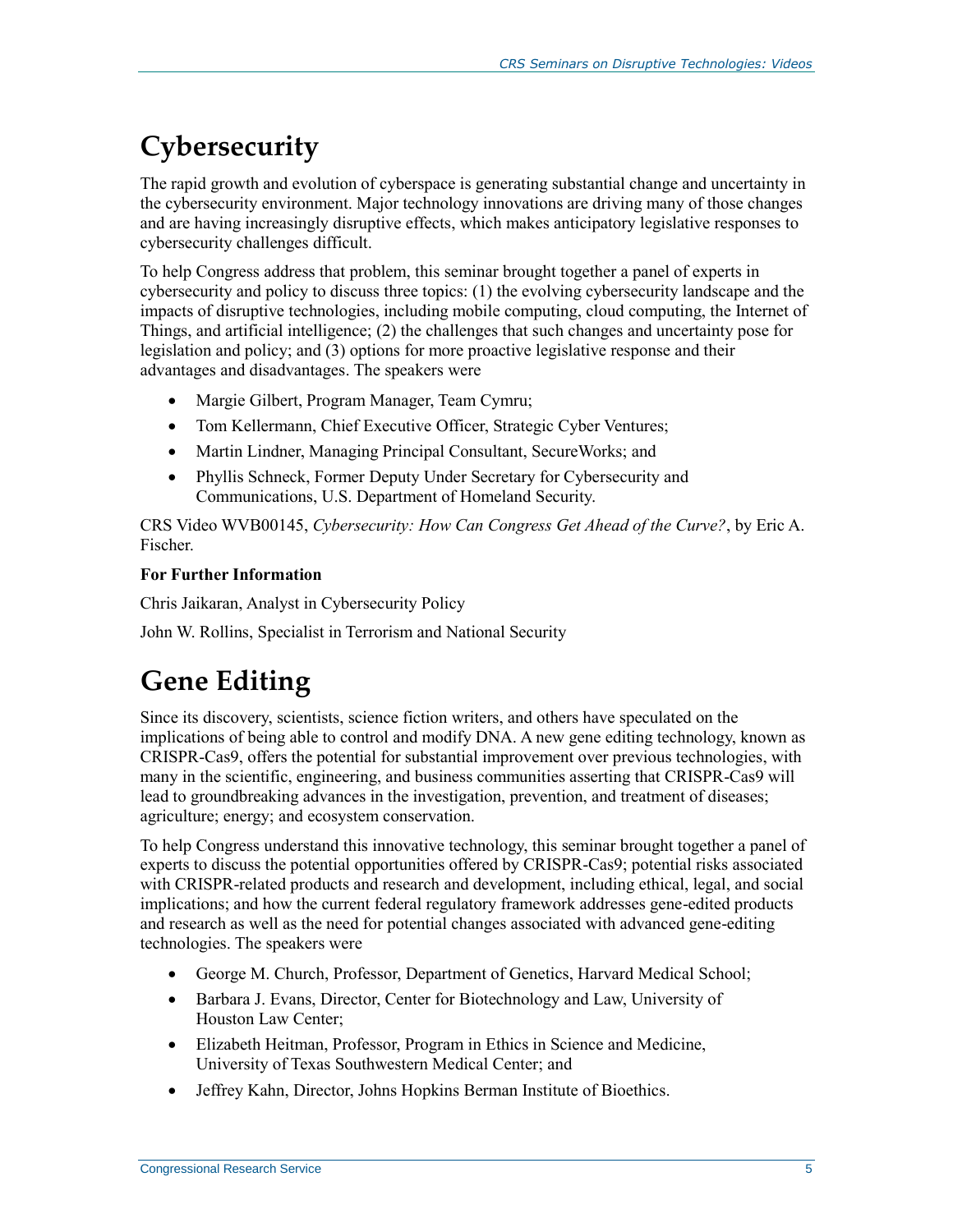<span id="page-7-1"></span>CRS Video WVB00151, *Advances in Gene Editing: Balancing Promise and Risk*, by Marcy E. Gallo.

#### **For Further Information**

Marcy E. Gallo, Analyst in Science and Technology Policy

### <span id="page-7-0"></span>**Quantum Information Science**

Quantum information science (QIS) combines elements of mathematics, computer science, engineering, and physical sciences, and has the potential to provide capabilities far beyond what is possible with the most advanced technologies available today. Examples of QIS applications include navigational devices, atomic clocks, secure cryptography using quantum key distribution, and quantum computing. Many experts divide QIS technologies into three application areas: sensing and metrology; communications; and computing and simulation. The government's interest in QIS dates back at least to the mid-1990s, when the National Institute of Standards and Technology and the Department of Defense held their first workshops on the topic. QIS was first mentioned in the FY2008 budget of what is now the Networking and Information Technology Research and Development Program and has been a component of the program since then.

This seminar provided an overview of QIS technologies, including examples of their existing and future applications; brief summaries of funding and selected initiatives in research and development in the United States and elsewhere around the world; and a discussion of related policy considerations. The speakers were

- Celia Merzbacher, Associate Director, Quantum Economic Development Consortium, SRI International;
- Martin Laforest, Senior Product Manager and Quantum Technology Expert, ISARA Corporation; and
- Emily Grumbling, Research Staff, Institute for Defense Analyses, Science and Technology Policy Institute.

CRS Video WVB00301, *Quantum Information Science: Applications, Global Research and Development, and Policy Considerations*, by Patricia Moloney Figliola.

#### **For Further Information**

Patricia Moloney Figliola, Specialist in Internet and Telecommunications Policy

### **Author Information**

Jason A. Gallo Section Research Manager